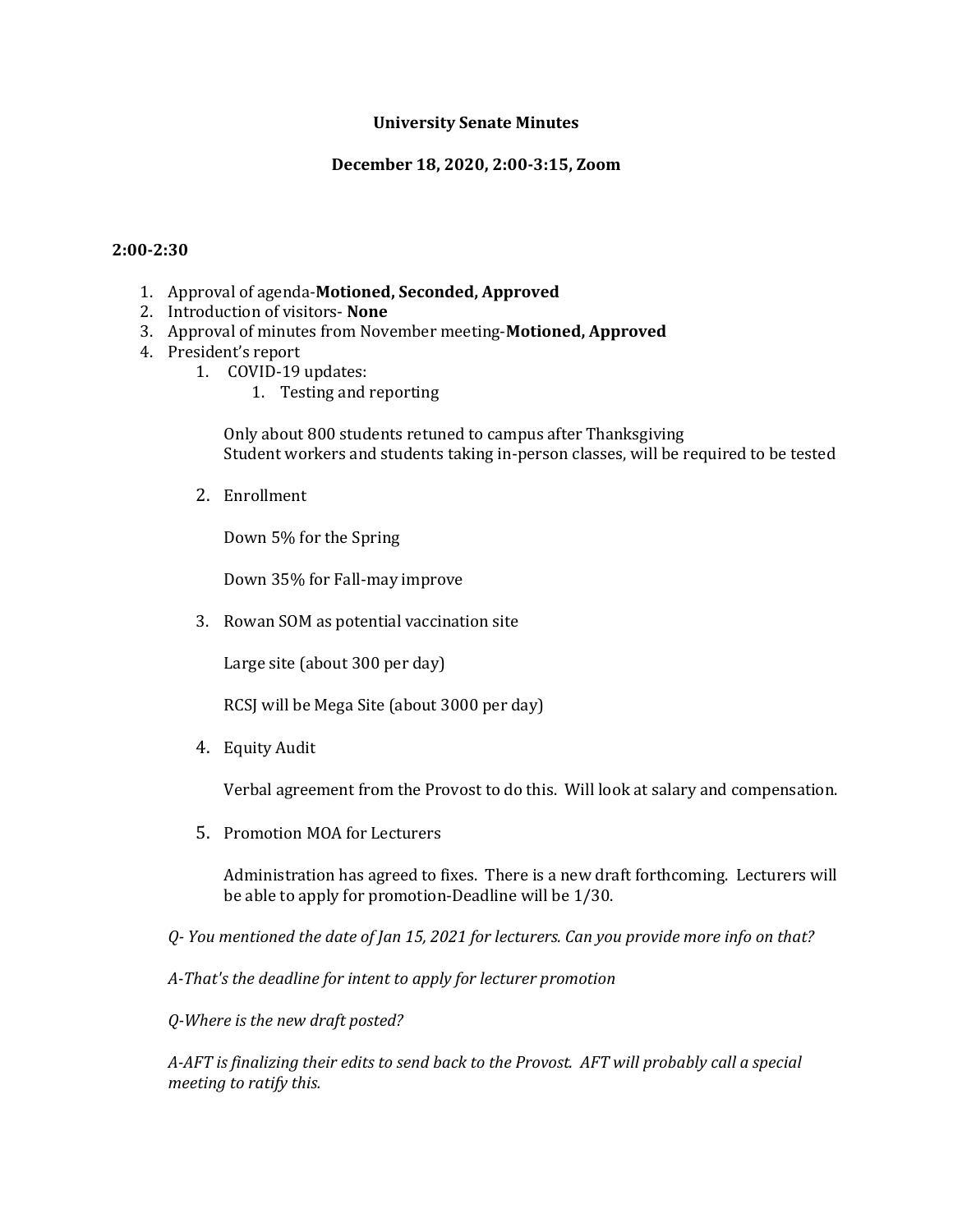6. Promotion for Professional Staff

There have been ongoing issues with the Professional Staff promotions process. We are working on clear criteria and guidelines for merit-based promotions. Working on this for out of title work too.

*Q-Is there protection for Professional staff whose supervisor's may not support their promotions application?*

*A-We are looking at peer review and arbitration if this does not get approved by the Presidents Office*

*Q-Will there be language about how many professional staff will be able to apply for promotion?*

*A-No, we do not want to include any number or limit this*

*Comment-The Council worked hard to strike promotion caps in the statewide contract*

- 7. Department chair agreement (file attached)
- 8. Proposed expedited process for Curriculum

This comes from The School of Professional Studies for professional and vocational programs. They are looking at for Certificates and a degree in Respiratory Therapy.

*Q-Do we know if the state is OK approving a proposal that has only been conditionally approved by the Senate?*

*A-Yes, we are told they will*

## **2:30-3:10**

5. Update on Budget (Chris Simons)

We have received an additional 23 million dollars from the state, Cares funding and we enacted lots of cost savings measure.

25-30-Million-dollar surplus is projected

Projected 32-million-dollar deficit for FY21-22, this is the worst case scenario

As of this week, we have a significant number of students not registered for Spring 2021. There is a fear that retention will be bad.

*Q-Do we know where the state funded lines will go?*